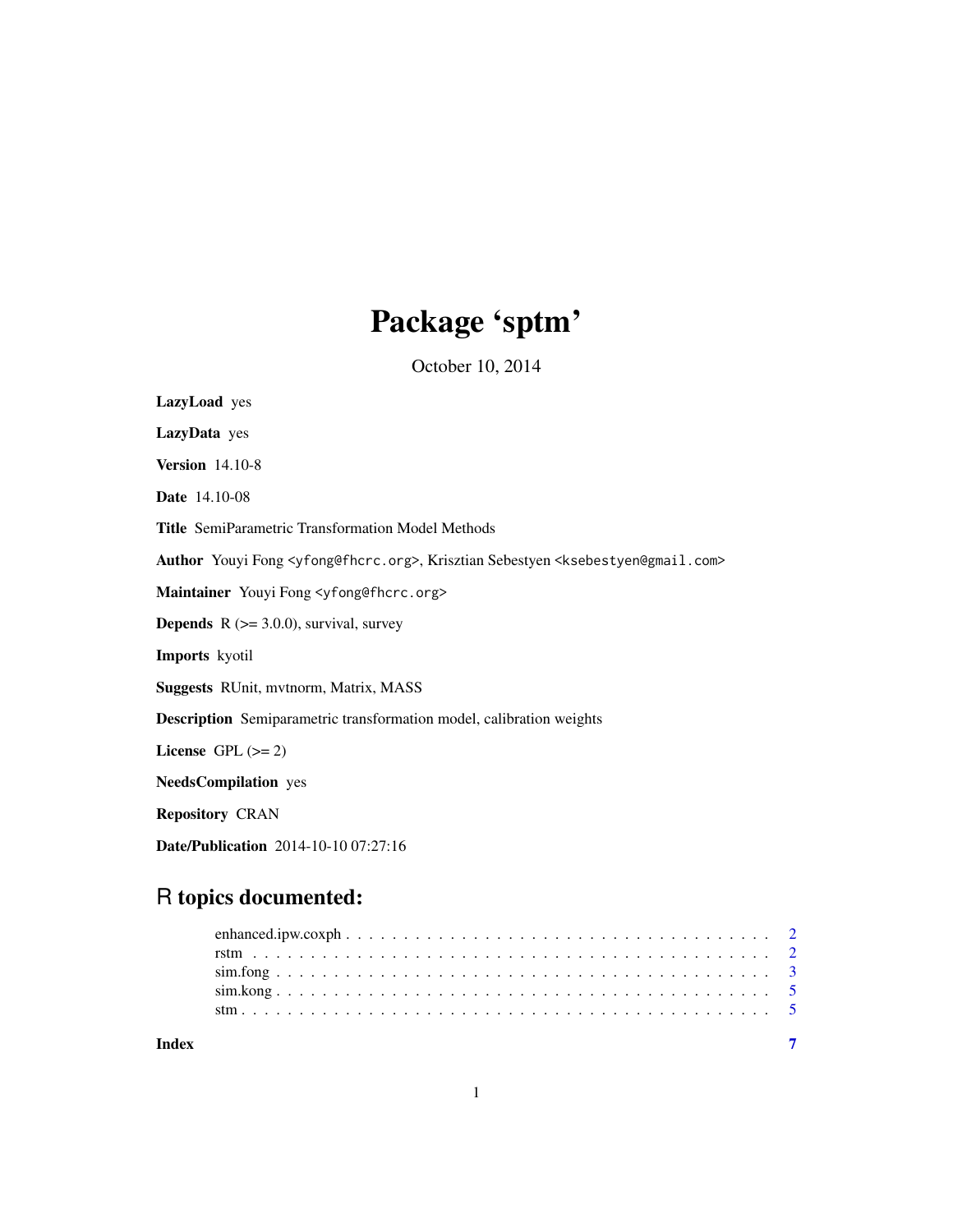<span id="page-1-0"></span>enhanced.ipw.coxph *Enhanced Inverse Probability Weighted coxph*

#### Description

enhanced.ipw.coxph is a wrapper function for calling svycoxph of survey package.

#### Usage

```
enhanced.ipw.coxph (formula, dat, strata.formula, subset, imputation.formulae,
   verbose=FALSE)
```
#### Arguments

| formula             | a formula that gives the model we are interested to fit                        |
|---------------------|--------------------------------------------------------------------------------|
| dat                 | a data frame                                                                   |
|                     | strata. formula a formula that gives how two phase sampling is done            |
| subset              | a vector of logicals that give which observations are induced in phase 2       |
| imputation.formulae |                                                                                |
|                     | a list of formulae or a single formula that give models to impute missing data |
| verbose             | Boolean                                                                        |

#### Value

An object of class svycoxph.

#### Author(s)

Youyi Fong <yfong@fhcrc.org>

rstm *Simulate failure time from a semiparametric transformation model*

#### Description

Simulate failure time from a semiparametric transformation model

#### Usage

```
rstm(n, family = c("PH", "PO", "P2"), linear.predictors, baseline.hazard = 1)
```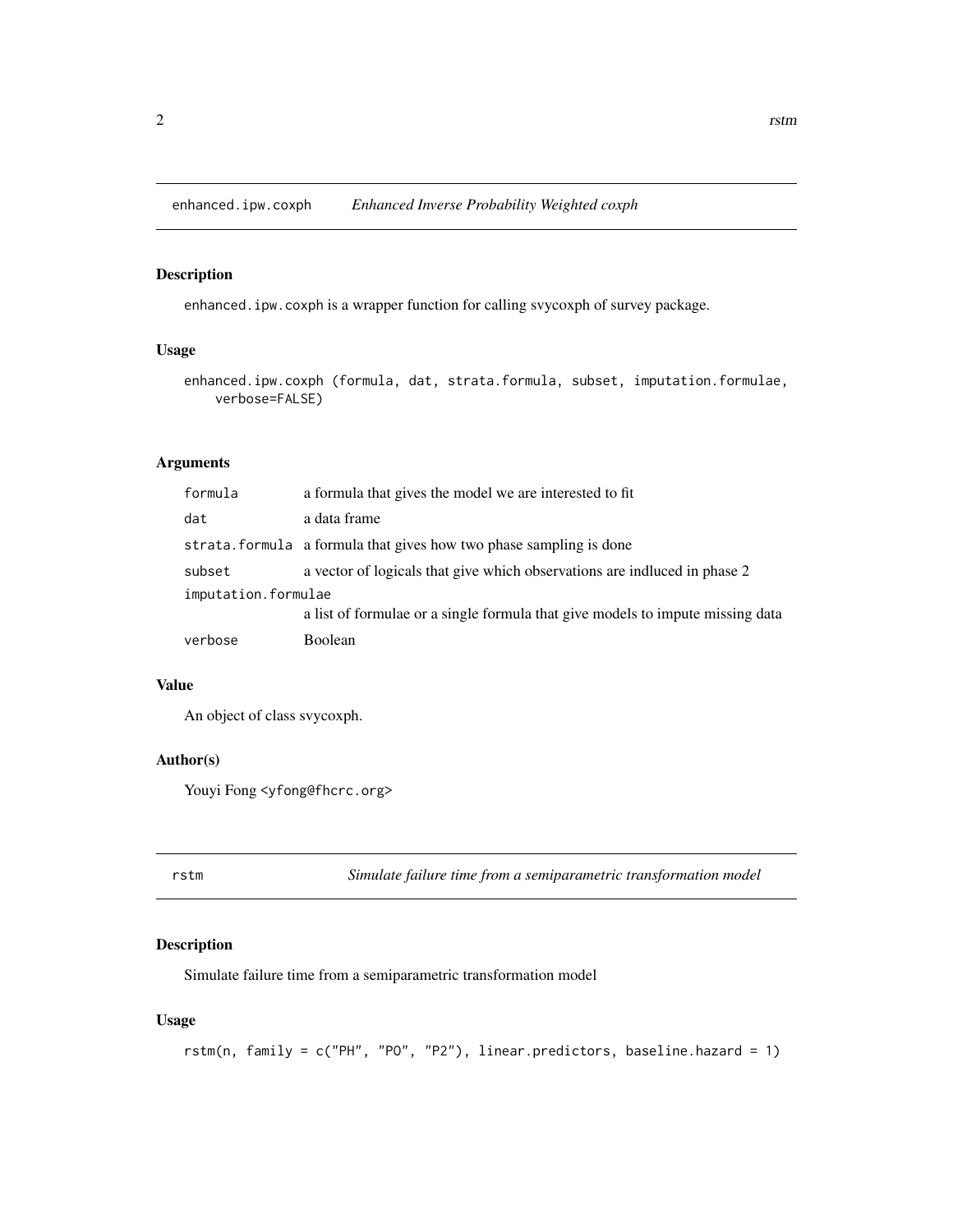#### <span id="page-2-0"></span>sim.fong 3

#### Arguments

| n                 | integer. Sample size                                                       |
|-------------------|----------------------------------------------------------------------------|
| family            | string.                                                                    |
| linear.predictors |                                                                            |
|                   | vector. It can also be a matrix of 1 column, the dimension will be dropped |
| baseline.hazard   |                                                                            |
|                   | numeric.                                                                   |

#### Details

Called by sim.fong

sim.fong *Data Simulation as in Fong and Gilbert (2014)*

#### Description

Simulate data as in Fong and Gilbert (2014).

#### Usage

```
sim.fong (n, family=c("PH","PO","P2"), beta,
   random.censoring=c("0%","20%","60%"), prevalence=0.1, non.adherence.ratio=0,
   design=c("FULL","CC"), auxiliary=c("weak","good","excellent","none"),
    seed=NULL, var.S=1, var.W=1)
```
#### Arguments

| n                   | integer. Sample size                                                                                           |  |  |
|---------------------|----------------------------------------------------------------------------------------------------------------|--|--|
| family              | string. Link functions in the semiparametric transformation model                                              |  |  |
| beta                | numerical vector. Coefficients of the linear model                                                             |  |  |
| random.censoring    |                                                                                                                |  |  |
|                     | string. Random censoring in addition to administrative censoring                                               |  |  |
| prevalence          | numerical. Proportion of cases among $z = 0$ when there is no random censoring<br>and non-adherence ratio is 0 |  |  |
| design              | string. Full cohort or case-cohort (finite population sampling)                                                |  |  |
| auxiliary           | string.                                                                                                        |  |  |
| seed                | integer. Random generator seed                                                                                 |  |  |
| var.S               | numeric. Variance of the phase II covariate s                                                                  |  |  |
| var.W               | numeric. Variance of the baseline covariate w                                                                  |  |  |
| non.adherence.ratio |                                                                                                                |  |  |
|                     | ratio of non-adherent                                                                                          |  |  |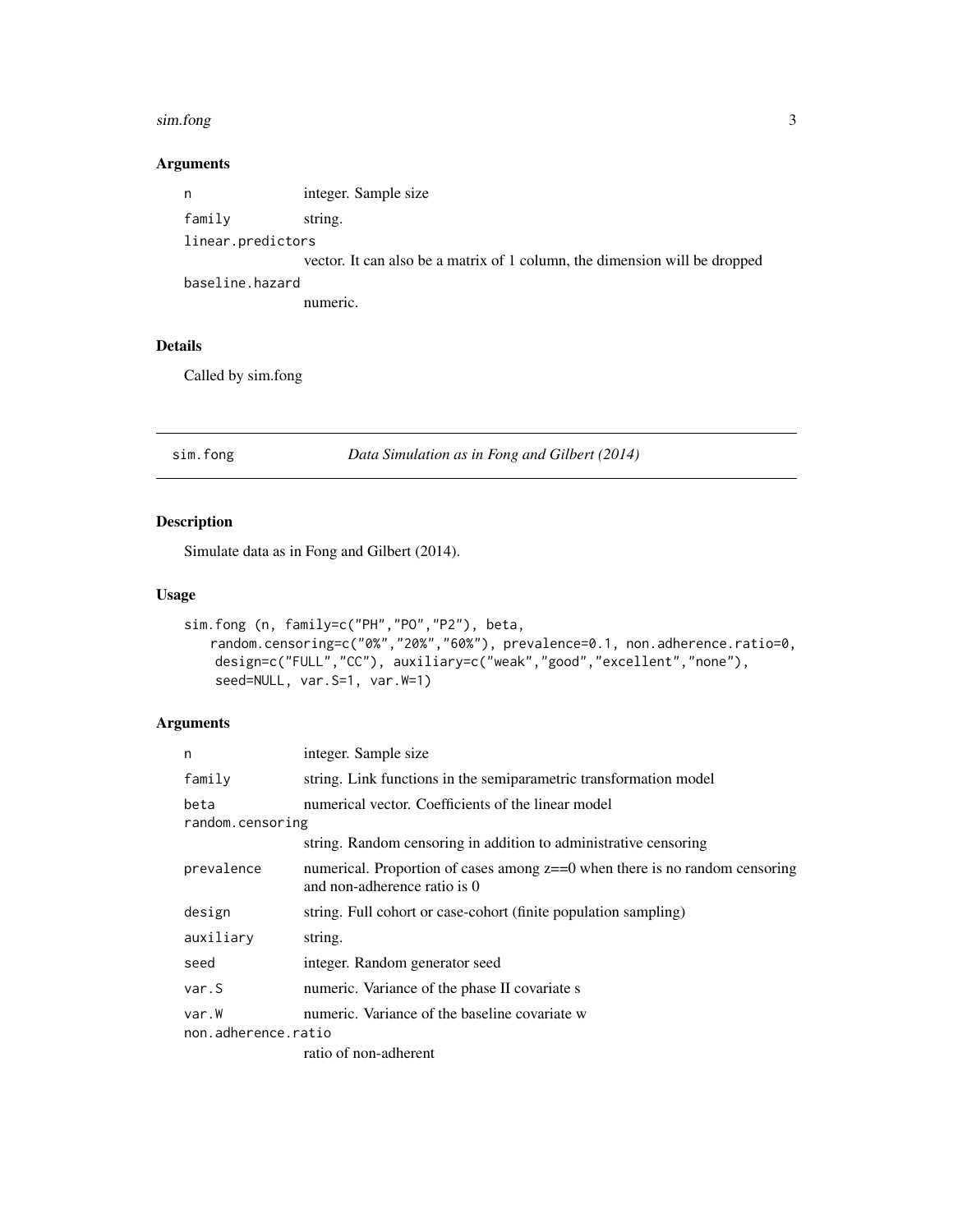#### Details

The number of rows is the size of the full cohort. Adherence ratio works as a Bernoulli variable. Prevalence is used to compute baseline hazard function based on some empirical evidence.

#### Value

If design is FULL, returns a data frame of:

| ft.            | failure time            |
|----------------|-------------------------|
| C.             | censoring time          |
| X              | smaller of the ft and C |
| d              | event indicator         |
| $\overline{z}$ | baseline covariate z    |
|                | phase II covariate s    |

If design is CC, returns a data frame of:

| ft.            | failure time                   |
|----------------|--------------------------------|
| $\subset$      | censoring time                 |
| X              | smaller of the ft and $C$      |
| h              | event indicator                |
| $\overline{z}$ | baseline covariate z           |
| S              | phase II covariate s           |
| w              | baseline auxiliary covariate w |

#### Examples

```
dat = sim.fong(n=10000, family="PH", beta=c(log(.5), log(.7), log(1.2)), design="CC",
   auxiliary="weak", seed=1, prevalence=0.1, non.adherence.ratio=0, random.censoring="0")
mean(dat$d[dat$z==0])
```

```
dat = sim.fong(n=10000, family="PH", beta=c(log(.5), log(.7), log(1.2)), design="CC",
   auxiliary="weak", seed=1, prevalence=0.1, non.adherence.ratio=0.15, random.censoring="0")
sum(dat$d & !is.na(dat$s))
sum(!dat$d & !is.na(dat$s)) / sum(dat$d & !is.na(dat$s))
```

```
dat = sim.fong(n=10000, family="PH", beta=c(log(.5), log(.7), log(1.2)), design="CC",
   auxiliary="weak", seed=1, prevalence=0.1, non.adherence.ratio=0.15, random.censoring="20")
sum(dat$d & !is.na(dat$s))
sum(!dat$d & !is.na(dat$s)) / sum(dat$d & !is.na(dat$s))
```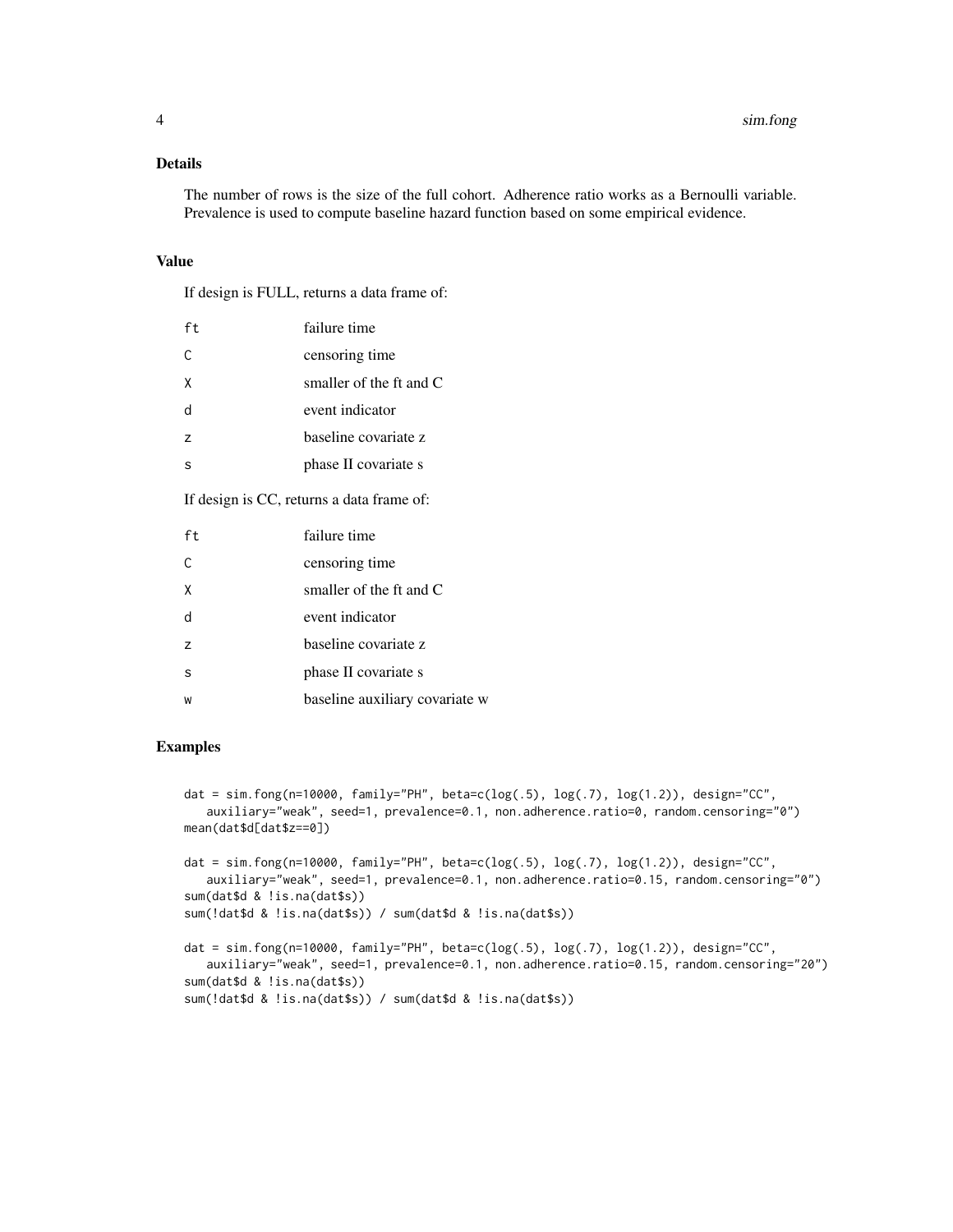<span id="page-4-0"></span>

#### Description

Simulate data as in Kong et al. (2004).

#### Usage

```
sim.kong(gamma, beta, design = "FULL", rho = 0.9, seed = 1, impute = FALSE, ppi)
```
#### Arguments

gamma beta design rho seed impute ppi

stm *Fit a semiparametric transformation model*

#### Description

Fit a semiparametric transformation model

#### Usage

```
stm (formula, dat, strata.formula, phase2.ind=NULL, imputation.formula=NULL,
   family=c("PH","PO","P2"), ee=c("fine2","fine1","kong"), var.est.type=c("1","2"),
   t0, init=NULL, maxit=1000,
   intermediate=FALSE, verbose=FALSE, show.time.elapsed=TRUE)
```
## S3 method for class 'stm' getFixedEf(object, ...)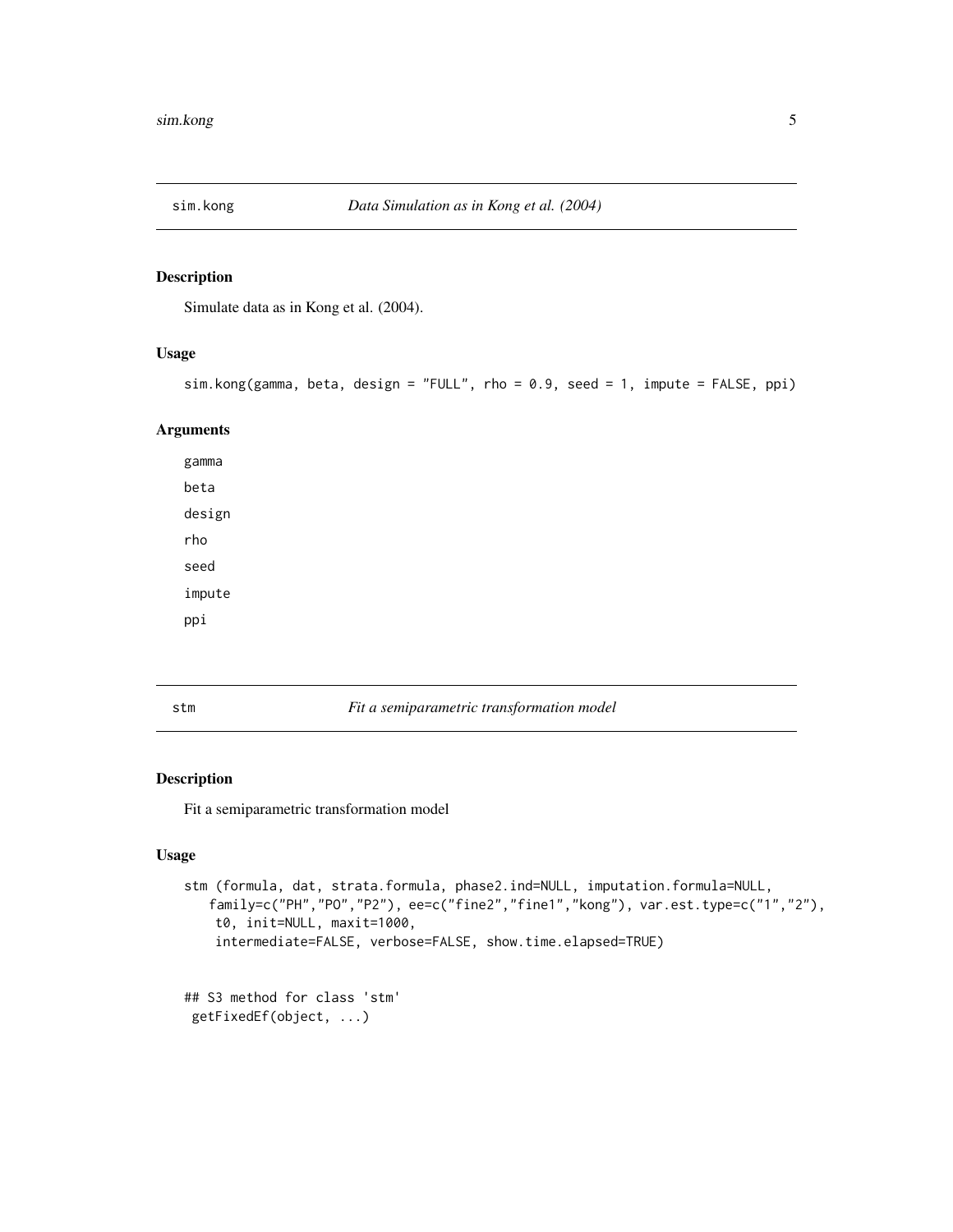#### Arguments

| formula                      | formula. Regression model of interest                                                                                                                                   |
|------------------------------|-------------------------------------------------------------------------------------------------------------------------------------------------------------------------|
| dat                          | data frame.                                                                                                                                                             |
| strata.formula formula.      |                                                                                                                                                                         |
| phase2.ind                   | Boolean vector. If TRUE, phase II samples; if FALSE, phase I samples. If<br>NULL, will try to infer from which subjects have phase II variables. Should not<br>be $0/1$ |
| imputation.formula           |                                                                                                                                                                         |
|                              | formula. If not NULL, calibration weighting is done                                                                                                                     |
| family                       | string.                                                                                                                                                                 |
| ee                           | string. Type of design matrix used in estimating equation                                                                                                               |
| var.est.type                 | string. 1: one-stage estimator, 2: two-stage estimator                                                                                                                  |
| t0                           | numeric. Should be close to the end of study time                                                                                                                       |
| init                         | numerical vector.                                                                                                                                                       |
| maxit                        | integer. Maximum number of iterations in the optimization process                                                                                                       |
| intermediate                 | Boolean.                                                                                                                                                                |
| verbose<br>show.time.elapsed | Boolean.                                                                                                                                                                |
|                              | Boolean.                                                                                                                                                                |
| object                       | an object of type stm                                                                                                                                                   |
| $\cdots$                     | additional arguments                                                                                                                                                    |

#### Details

Fit stm both with and without calibration. Calls stm.internal.

#### Value

An object of type stm

#### Examples

```
n=100
beta= c(log(.5), log(.7), log(1.2))
t0=2.9999
init = c(log(0.0373*t0), beta)dat = sim.fong(n, family="PH", beta, random.censoring="0", design="CC", auxiliary="weak", seed=1)
est = stm(formula=Surv(X,d) ~ z + s + z:s, dat, strata.formula=~d, family="PH", t0=t0, init=init,
    var.est.type="1", verbose=3)
```